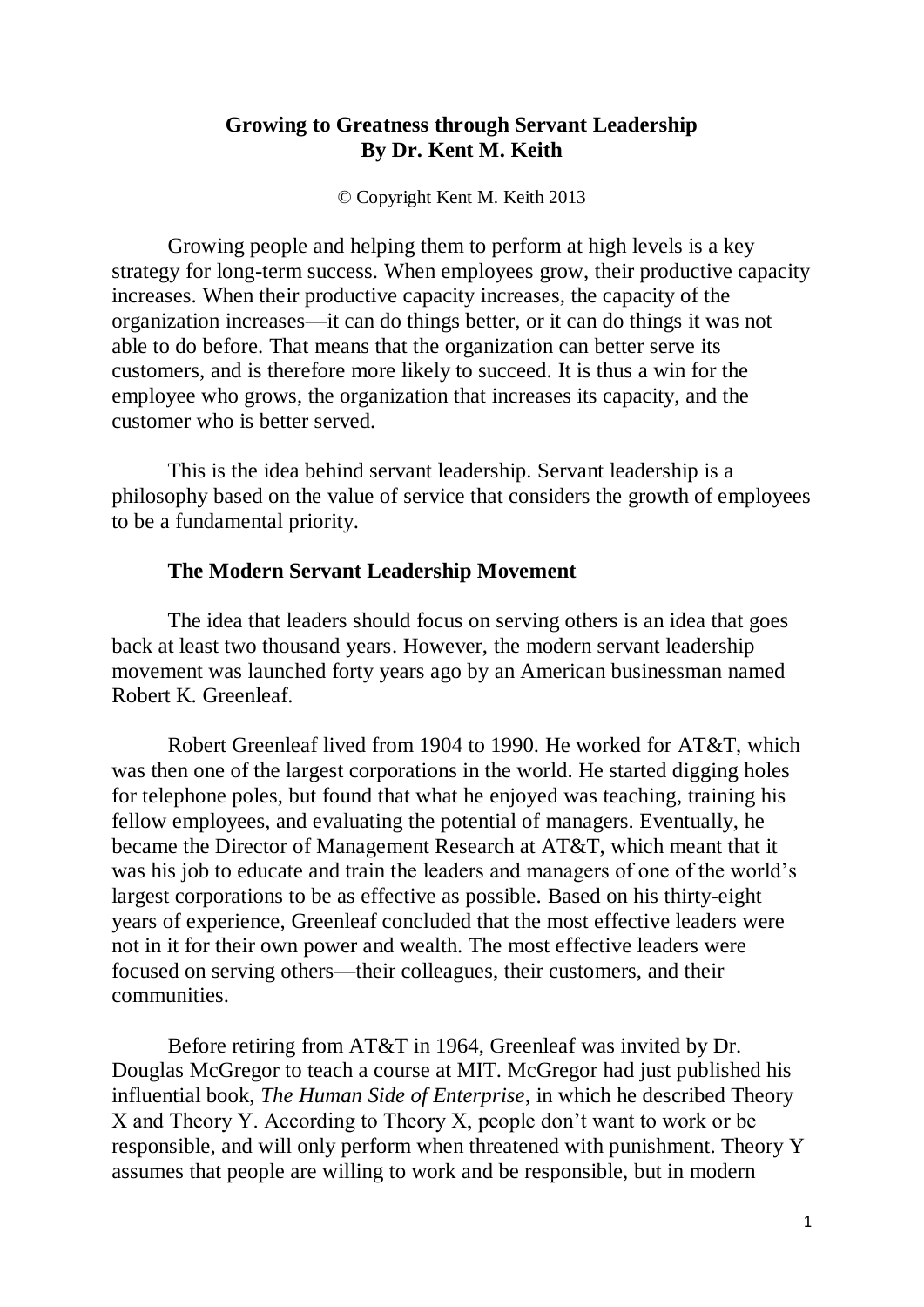industrial life, their potential is not fully utilized. Greenleaf took the next logical step. If people are willing to work and be responsible, but their potential is not being utilized, why don't we help them grow so they can fulfil their potential and contribute to the organization at their highest possible level?

In 1970, Greenleaf published his classic essay, *The Servant as Leader,* in which he coined the words "servant-leader" and "servant leadership." This is the essay that launched the modern servant leadership movement. During the past forty years the essay has been read by hundreds of thousands of people around the world. His first collection of essays, *Servant Leadership: A Journey into the Nature of Legitimate Power and Greatness*, was published in 1977. It is still being widely read today.

Greenleaf made it clear that servant leadership starts with the desire to serve. Then, when one sees the opportunity to serve by leading, one steps up and becomes a servant-leader. Servant leadership is therefore not about being servile or submissive. It is about making a difference by identifying and meeting the needs of others.

## **The Best Test: Do Those Served Grow?**

Greenleaf said that the best test of the servant-leader is this: "Do those served grow as persons? Do they, *while being served*, become healthier, wiser, freer, more autonomous, more likely themselves to become servants?" Thus, Greenleaf measured the effectiveness of servant-leaders by their ability to help others to grow.

Greenleaf recognized that organizations work in different sectors and provide different products and services. However, he believed that *the fundamental business of the organization is to grow its people*. That's how each organization can be most successful.

Scholars suggest that there are at least four elements that are unique to servant leadership when compared with other ideas or theories of leadership:

- The focus on serving followers for their own good, as well as the good of the organization. Servant-leaders form long-term relationships with followers, encouraging their growth so that they may reach their fullest potential.
- The moral element. Servant-leaders serve people instead of using people. They establish a climate in which people can raise and address moral issues.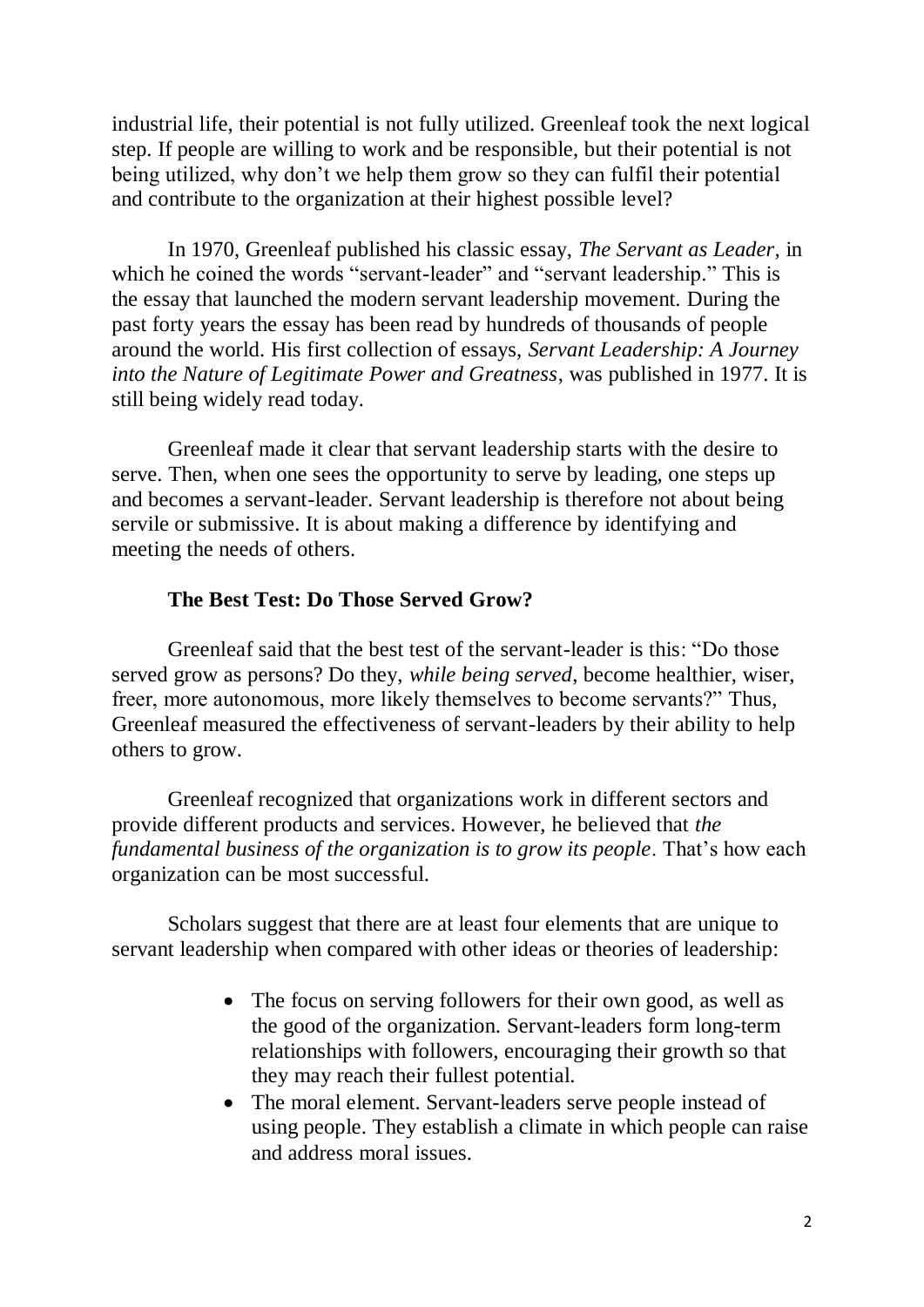- Concern for all stakeholders, including employees, customers, business partners, shareholders, creditors, and communities, including those who are least privileged.
- Self-reflection, as a counter to the leader's hubris. This is about humility. Servant-leaders know that it is not about them, it is about meeting the needs of others.

The ultimate goal of servant leadership, as described by Greenleaf, is to make the world a better place. That will happen if servant-leaders help their organizations to become servant-institutions. By focusing on serving their employees, customers, and communities, servant-institutions can improve the quality of our lives. Our societies will become more just, caring, prosperous, and sustainable.

# **Key Practices of Servant Leaders**

There are practical things that servant-leaders do that help them to be effective and get results. Here are seven key practices:

- 1. *Self-Awareness*. Each of us is the instrument through which we lead. If we want to be effective servant-leaders, we need to be aware of who we are and how we impact others.
- 2. *Listening*. By listening, servant-leaders are able to identify the needs of their colleagues and customers. That puts them in a good position to *meet* those needs. When they do, their organizations are successful.
- *3. Changing the Pyramid*. The traditional hierarchy—the pyramid—makes it hard to listen well. People may look up at their bosses and not out at their customers. The chief has no colleagues, only subordinates, and may not get good information or be able to test ideas. The solution is to create a team at the top.
- 4. *Developing Your Colleagues.* Developing colleagues includes education, training, new experiences, new responsibilities, and new jobs. Individual development plans can be used to make sure that each employee's development is supported and accomplished.
- *5. Coaching, not Controlling*. A good way to develop people is through coaching and mentoring. Every organization needs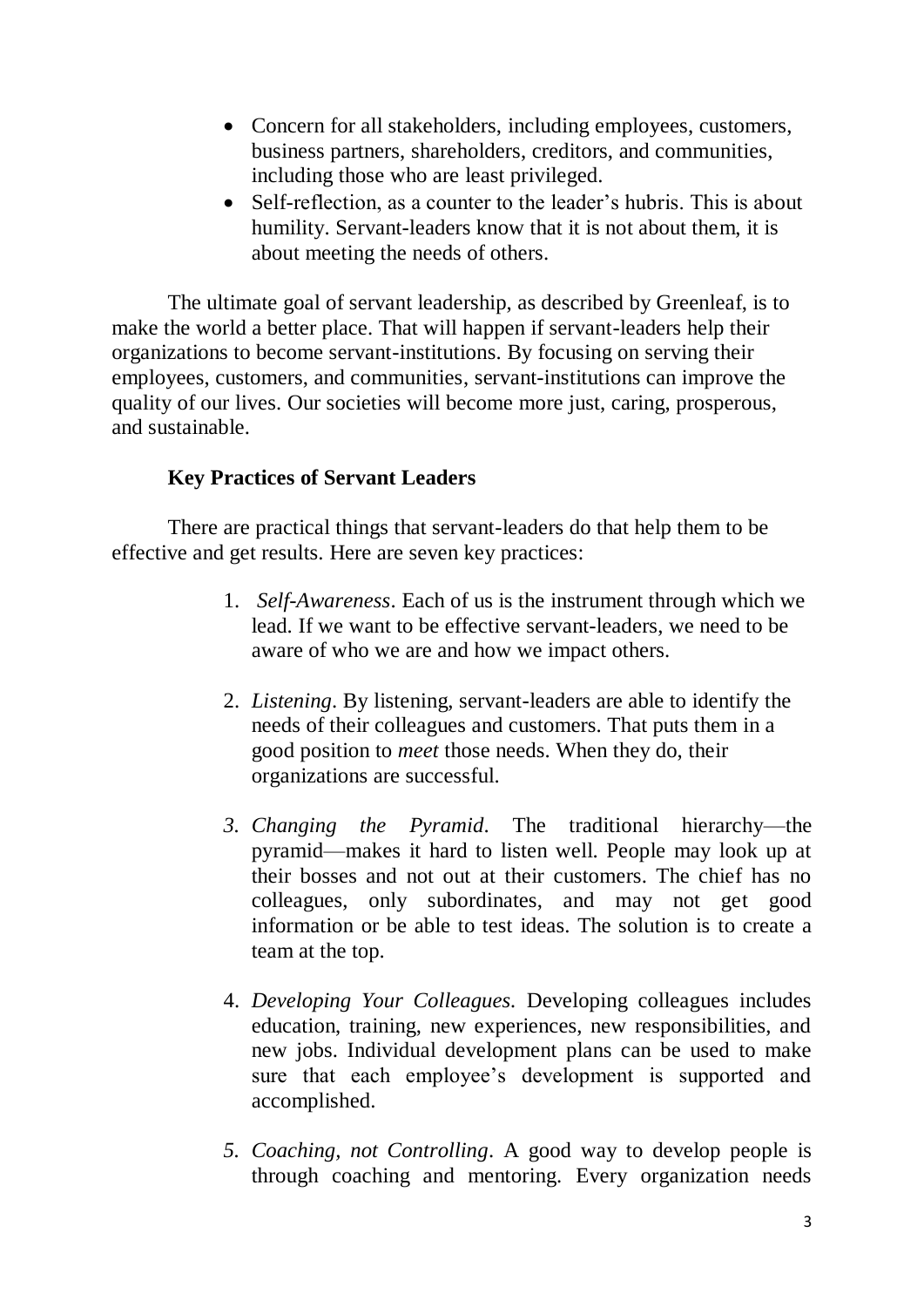rules and regulations, but you don't bring out the best in people by focusing on control. You bring out the best in people by engaging, inspiring, coaching, and mentoring them.

- 6. *Unleashing the Energy and Intelligence of Others.* Once people are developed and coached, they can be unleashed to make their fullest contribution to the organization.
- 7. *Foresight.* If you aren't exercising foresight, you really aren't leading, you are just reacting. And if you are just reacting, you may run out of options, and start making bad decisions including unethical ones. A failure of foresight can put an organization in a bad situation that might have been avoided.

The principles and practices of servant leadership are being implemented today in every sector—private, public, non-profit, and academic. For example, in the private sector, companies such as Starbucks, Southwest Airlines, Toro Company, Aflac, Men's Wearhouse, Synovus Financial, Herman Miller, ServiceMasters, Marriott International, and FedEx have applied servant leadership principles in their operations.

### **Research on the Impacts of Servant Leadership**

Greenleaf proposed servant leadership as a philosophy with key practices, not an academic theory. However, during the past few years scholars have become interested in servant leadership. Their research on the impacts of servant leadership in the workplace is still at an early stage, but the research results to date are very positive.

Studies indicate that servant-leaders are good at building and facilitating teams. Servant-leaders treat employees fairly, and employees reciprocate through organizational citizenship behaviours (discretionary behaviours that are not required of employees but help the organization to function well). It has been found that employees of servant-leaders are more helping and creative than those working with leaders who score lower on servant leadership. Servant leadership has been shown to be positively related to follower job satisfaction. Servant leadership also has a positive impact on employee commitment to the organization, job performance, and community citizenship behaviour. A recent study of the CEOs of 126 high tech companies concluded that CEO servant leadership orientation predicted subsequent favorable firm performance, measured as return on assets.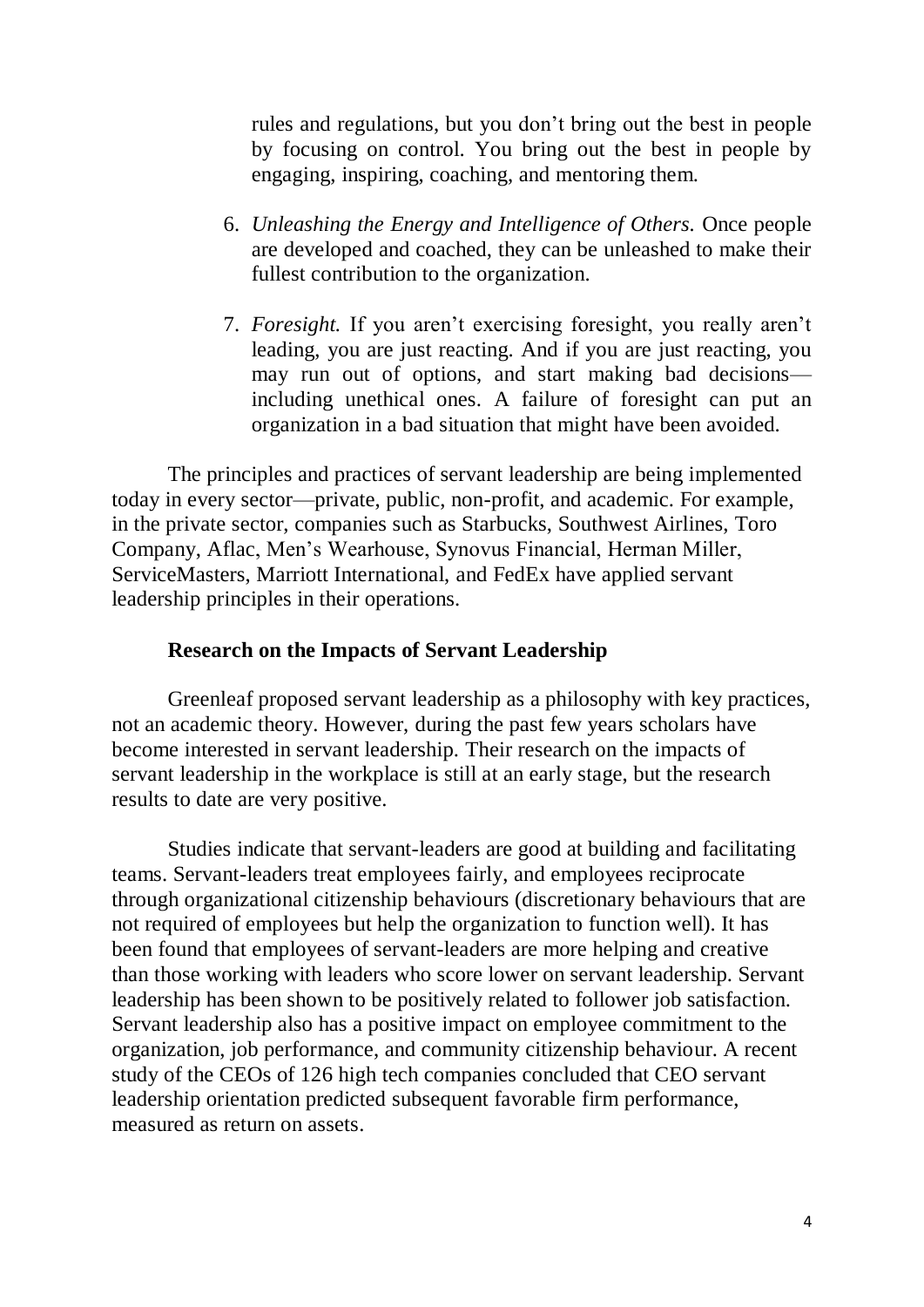### **Servant Leadership around the World**

There are servant leadership centers and institutes all over the world, including Greenleaf Centers in the United States, the United Kingdom, the Netherlands, Iceland, and Singapore. However, few studies have been conducted to compare the ways in which servant leadership is implemented in different countries and cultures.

Some clues regarding the universal applicability of servant leadership can be drawn from the Global Leadership and Organizational Behaviour Effectiveness (GLOBE) study that was conducted during the 1990s. It was a 62 nation, 11-year study involving 170 researchers worldwide. One of the most important questions addressed by the GLOBE research team concerned the extent to which the practices and values associated with leadership are universal.

The study led to the development of six universally shared conceptions of leadership, known most often as "culturally endorsed leadership theory dimensions." The "charismatic/value-based" dimension included self-sacrifice, integrity, and the leader's ability to inspire, motivate, and expect high performance outcomes on the basis of his or her firmly held core values. The "team orientation" dimension emphasized effective team-building and the implementation of a common purpose or goal among team members. The "selfprotective" dimension included being self-centered, status conscious, a facesaver, and conflict-inducer. The "autonomous" dimension included being independent and individualistic.

All cultures saw the "charismatic/value-based" dimension and the "team orientation" dimension as contributing substantially to outstanding leadership, while the "self-protective" and "autonomous" dimensions were viewed as not contributing to outstanding leadership. It is significant that servant leadership is consistent with the views of all cultures regarding the dimensions that do—and do not—contribute to outstanding leadership.

#### **Growing to Greatness**

In a competitive world, strategies count. In the information age, with economies depending on knowledge and service industries, growing people is a key strategy for success. Servant leadership, among all leadership theories and ideas, is uniquely focused on employee growth. The future success of our organizations will depend on many factors, but one will certainly be this: the number of servant-leaders who can grow their employees and organizations to greatness.